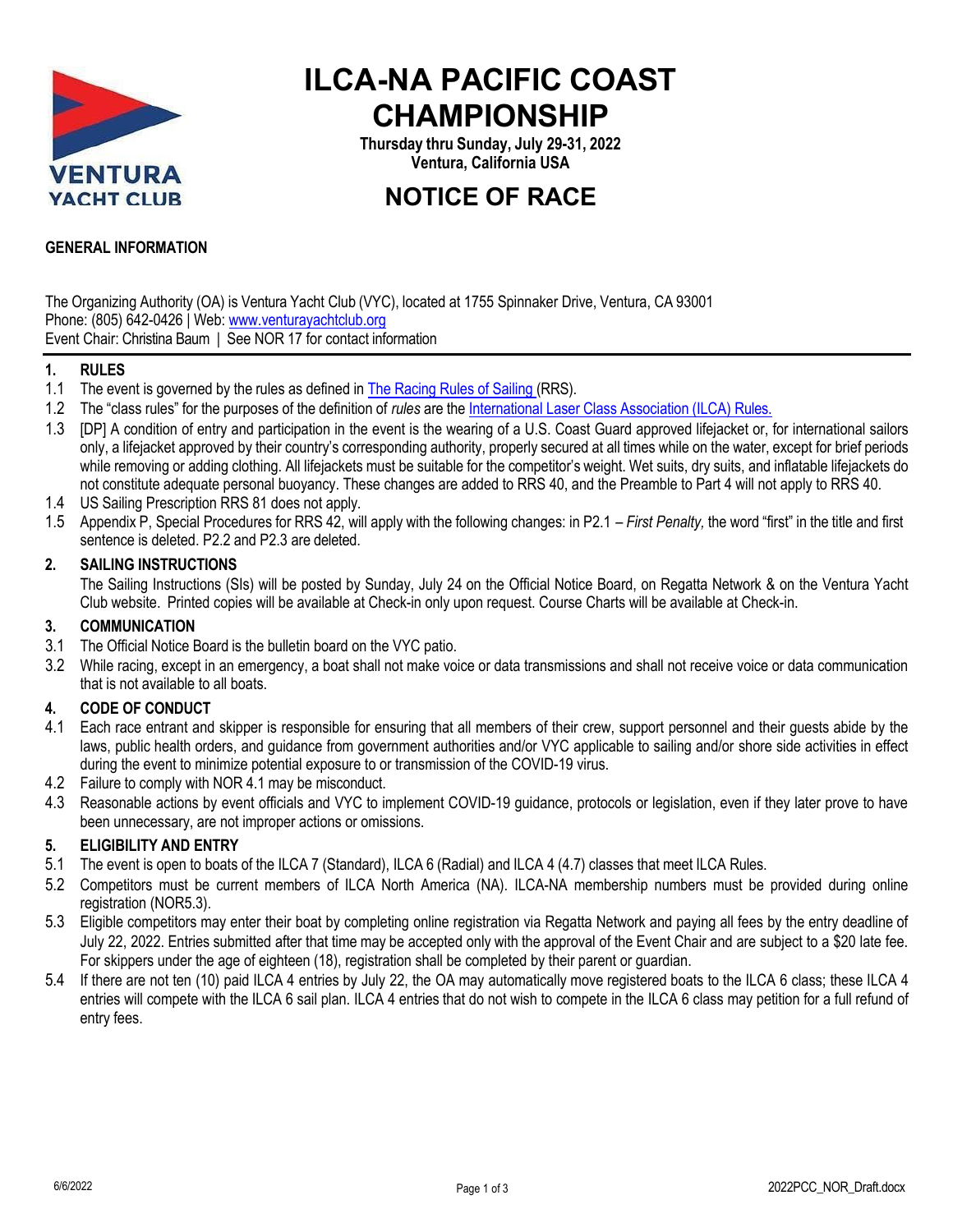5.5 Late Check-in may be allowed only with the approval of the Event Chair.

## **6. CHECK-IN**

- 6.1 Check-in Thursday, July 28 will be upstairs at VYC and Friday, July 29 is at the Registration Desk on the VYC patio in accordance with the schedule in NOR 8.
- 6.2 To complete Check-in, each entrant shall have met all eligibility and entry requirements, paid all fees, and completed the prescribed equipment inspection process (NOR 9) for the event.

## **7. FEES**

- 7.1 The entry fee for competitors in the ILCA-PCCs is \$175.00 USD per boat for entries received by July 9..Thereafter, until the entry deadline, the entry fee is \$215.00 USD.
- 7.2 The entry fee entitles each competitor to snacks and access to fresh water stations each race day, refreshments after racing on Friday and Sunday, and a complimentary dinner on Saturday.

### **8. SCHEDULE**

- 8.1 For the ILCA-NA Pacific Coast Championship, nine (9) races are scheduled: three (3) races on Friday, four (4) races on Saturday, and two (2) races on Sunday.
- 8.2 The Race Committee (RC), at its discretion, may run more or fewer races each day.

| Sunday, March 27   | 1200<br>1500<br>After racing | First Warning Signal – Subsequent races to start ASAP<br>No warning signal will be made after this time.<br>Awards Presentation and munchies on VYC patio                                      |
|--------------------|------------------------------|------------------------------------------------------------------------------------------------------------------------------------------------------------------------------------------------|
| Saturday, March 26 | 1200                         | First Warning Signal -- Subsequent races to start ASAP                                                                                                                                         |
|                    | 1000<br>1015<br>1200         | Sail Inspection & Hull Inspection (competitor berthing area)<br>Competitors' briefing (downstairs patio)<br>SPV briefing (south yard)<br>First Warning Signal - Subsequent races to start ASAP |
| Friday, July 29    | $0800 - 1000$                | Check-in and SPV Registration (downstairs patio)                                                                                                                                               |
| Thursday, July 28  | $1530 - 1830$                | Check-in and Support Person Vessel (SPV) Registration (upstairs)                                                                                                                               |
| Friday, July 22    |                              | Entry deadline                                                                                                                                                                                 |
| Saturday, July 9   |                              | Discounted entry fee deadline                                                                                                                                                                  |

#### **9. EQUIPMENT INSPECTION**

- 9.1 All boats and equipment must meet ILCA Rules and may be inspected by the RC, Protest Committee, or Technical Committee for compliance with the Rules at any time during the event.
- 9.2 Sail Inspection will take place in the competitor berthing area prior to launching Friday.
	- (a) [DP] Compliance with RRS 77 will be enforced, which requires that every boat shall carry on her mainsail, the insignia denoting her class, national letters denoting her national authority, and a sail number. Older sails may still use the Laser starburst insignia.
	- (b) Numbers and letters drawn on the sail are unacceptable substitutes for class required numbers.
- 9.3 Hull Inspection will take place in the competitor berthing area. All hulls must display a certifying class decal in the aft-end of the cockpit (see ILCA Rules, part 2, Section 4). The RC issues blanket permission per ILCA Rules, Part 2. 4.5: competitors may use a sail with numbers that are different to the sail number allocated to the hull.
- 9.4 Sail and Hull Inspection shall be completed prior to Friday, July 29 at 1000.

## **10. VENUE**

The racing area will be set approximately one (1) nautical mile west of the Ventura Harbor Whistle Buoy (R2).

#### **11. THE COURSES**

The courses to be sailed will be a trapezoid configuration.